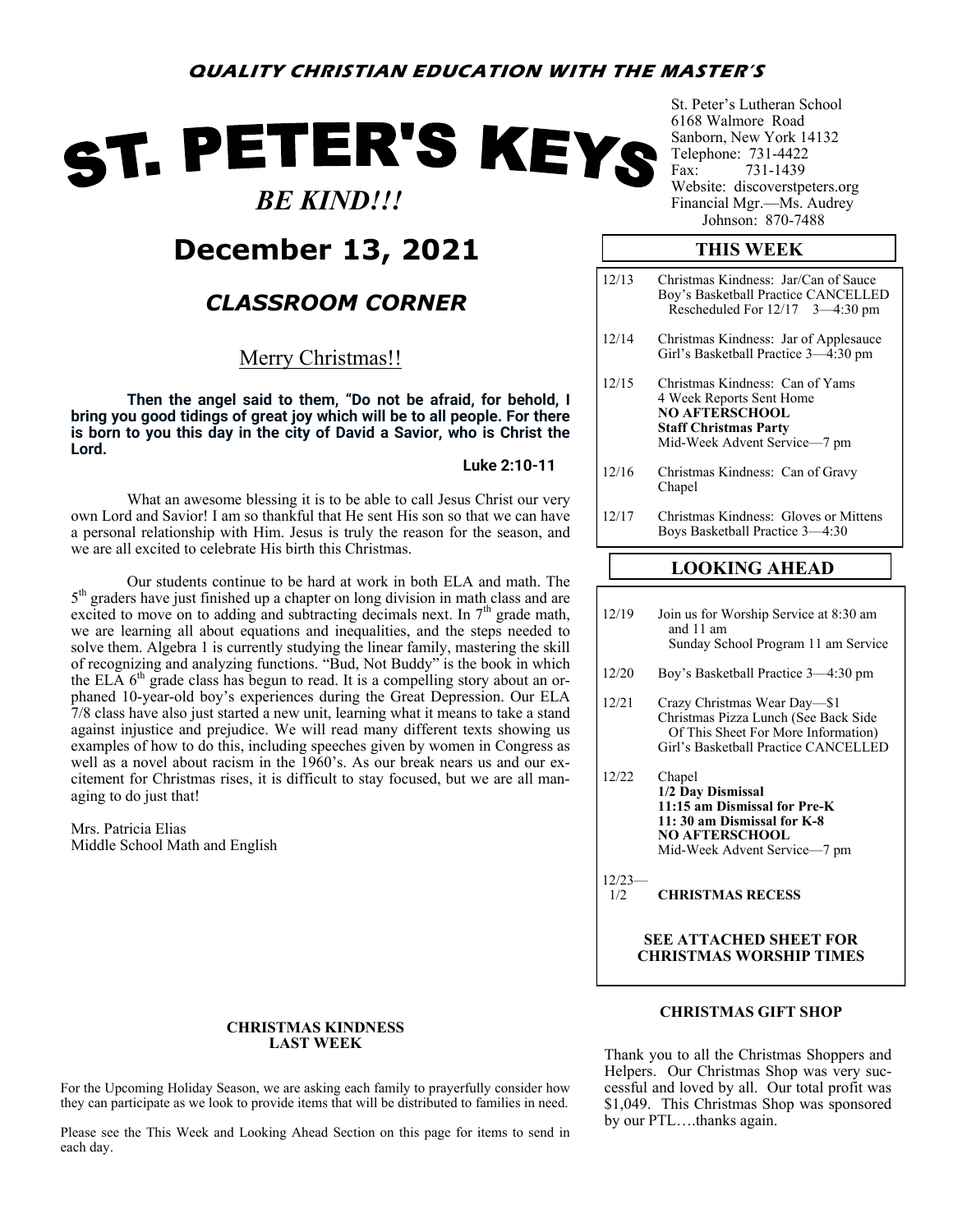#### **CHRISTMAS PIZZA LUNCH LIFEVAC**

The School (in conjunction with Thrivent) will be providing pizza for ALL students (Pre-K—8) on Tuesday, December 21st. Please have your child bring in additional items and a drink to complete their lunch. Milk and water will be available for sale in limited supply. There will be NO snack box or ice cream available this day. We will provide a dessert treat for each student.

#### **BISON'S CHILDREN'S SCHOLARSHIP FUND**

The Bison's Children Scholarship Fund (for students entering K -8) will be accepting Pre-Application for funding for the 2022- 2023 school year beginning January 1, 2022. The **Pre-Application is only for families NEW to Bison's.** The deadline to apply is February 28th. Current families enrolled in Bison's will receive an email with a link to complete the requalification process.

For more information, visit www.bisonfund.com or call 716- 854-0869. The website will soon list an Income Eligibility Scale for 2021 and give you more information.

The LifeVac company has donated a LifeVac airway clearance device to St. Peter's Lutheran School. We are very thankful. If you are interested in purchasing a LifeVac for your family, they are offering a special giveback program for St. Peter's Families (10% discount on your order & LifeVac will donate a portion of each order to St. Peter's). Please use our special coupon code **RAIDERS** for all orders processed on their LifeVac website [www.lifevac.net.](http://www.lifevac.net) If you have any questions, please feel free to text/call Brenda Walck at 716- 695-4374.

#### **CRAZY CHRISTMAS WEAR DAY**

St. Peter's will be having a Crazy Christmas Day on Tuesday, December 21st. Send in \$1 and you can wear an ugly Christmas sweater, Christmas PJ's, put garland in your hair, cover your outfit with ornaments…..the possibilities are endless. Please send in \$1 in an envelope labeled with the event title and student's name. All money collected will be donated to The Lighthouse Women & Children Center.